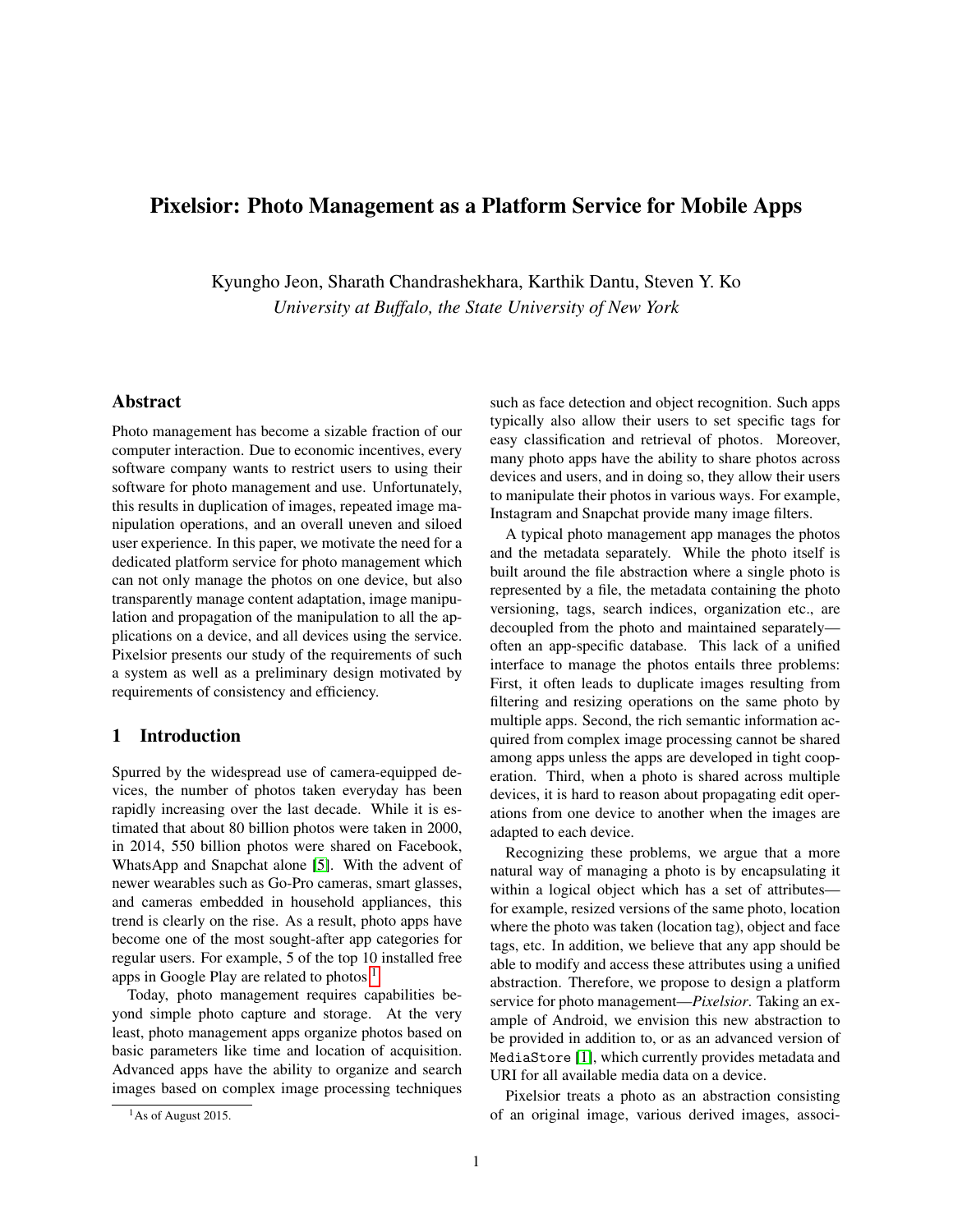ated metadata, and version history. Given the increasing modalities through which photos can be generated and consumed (smartphones, tablets, laptops, televisions, smart watches and others), Pixelsior also adapts photos to suit the device by adjusting the resolution and other image properties.

This abstraction would ease app developers from the task of implementing photo management in the apps and instead allow app developers to focus on innovative features that differentiate their apps from other apps. By separating this into a platform service, such functionality can be availed uniformly by all apps instead of being implemented separately inside each one of them.

Our goal in this paper is to identify the design requirements for Pixelsior and discuss potential design choices. The contributions of our work are as follows—(i) we motivate the need for new abstraction for the management of photos through a platform service, and (ii) we explore the design space for the abstraction layer as well as for the service itself.

## 2 Motivation

In this section, we identify key challenges in developing photo apps for mobile devices to motivate the need for a new platform service. Three popular app categories, namely photo organizers, messaging, and social media platform, are analyzed. First, we briefly describe essential features in mobile photo apps. Then, we present the problems arising in implementing those features.

## 2.1 App Features

Popular photo apps provide features in three categories: *capture and store*, *retrieval*, and *image editing*. Each category can involve many extra operations as we discuss below.

Capture and storage: The most basic feature of photo apps is to capture a photo. Often this also includes capturing a set of metadata (such as location, date, etc.), and embedding within the photo. This metadata can be used later for photo apps in various ways.

Once an app captures a photo, the app stores the photo on its local storage. Additionally, the app might synchronize the photo with a cloud storage service and/or other devices; the app might re-size and compress the photo for faster viewing and sharing, and store the smaller image along with the original; It might also want to store additional metadata generated from computer vision techniques such as face detection, object recognition, and landmark detection.

Retrieval: Another basic feature of photo apps is retrieval. For retrieval and search, apps could allow photos to be manually organized into albums. Sophisticated apps use computer vision techniques to automatically organize and sort the photos by various parameters such as place, people etc. For example, if the user searches for "Niagara falls", the app would automatically retrieve all the photos taken in Niagara falls.

Image editing: Beyond storage and retrieval, many popular photo apps such as Instagram and Snapchat are built around image editing functionality. Edit operations vary in complexity from resizing to image filters, and as complex as manual retouching at a pixel level granularity. Several social interactions fueled by these features demonstrate their importance [\[2\]](#page-4-2).

## 2.2 Challenges

The landscape today is a potpourri of different ecosystems providing their own (often partial) solutions to the three desired operations listed above. Technical and economic incentives have motivated companies to silo these operations in their own worlds, making it harder for users to have a uniform experience across apps and easily view, share, and manipulate images easily and consistently across apps. In abstract, here are some requirements to enable such functionality.

Unified view and interface: One of the major challenges in providing a unified view of the photos across the apps is the management of duplicate images that various apps create independently. Consider a specific case of mobile messaging apps which often reduce the size of images before sending them. If a user sends a photo to her friends and each of them uses a different messaging app, then the apps generate and possibly store multiple resized images of the same photo. A similar situation could happen in using social media apps. Posting a photo to a social media site after applying filters also results in an original image and its derived image. These duplicates are not desirable, result in excess usage of storage and bandwidth, and are annoying to users [\[2\]](#page-4-2). It is desirable to have a consistent view of photos across apps.

Metadata management: The second challenge is metadata management of the photos. As discussed, photos are tagged with metadata when they are captured. Moreover, many apps use image processing and machine learning techniques to associate each photo with rich semantic information. These trends result in a nontrivial amount of metadata to be managed.

Even though we have a de-facto standard format to store metadata in an image file ([http://www.exif.](http://www.exif.org/) [org/](http://www.exif.org/)), it is not flexible enough to support all kinds of metadata an app would like to use. Thus, an app builds its own custom metadata management tightly coupled with the app. A typical approach is to have a separate metadata database table where each relation includes metadata and links to image files. However, such an im-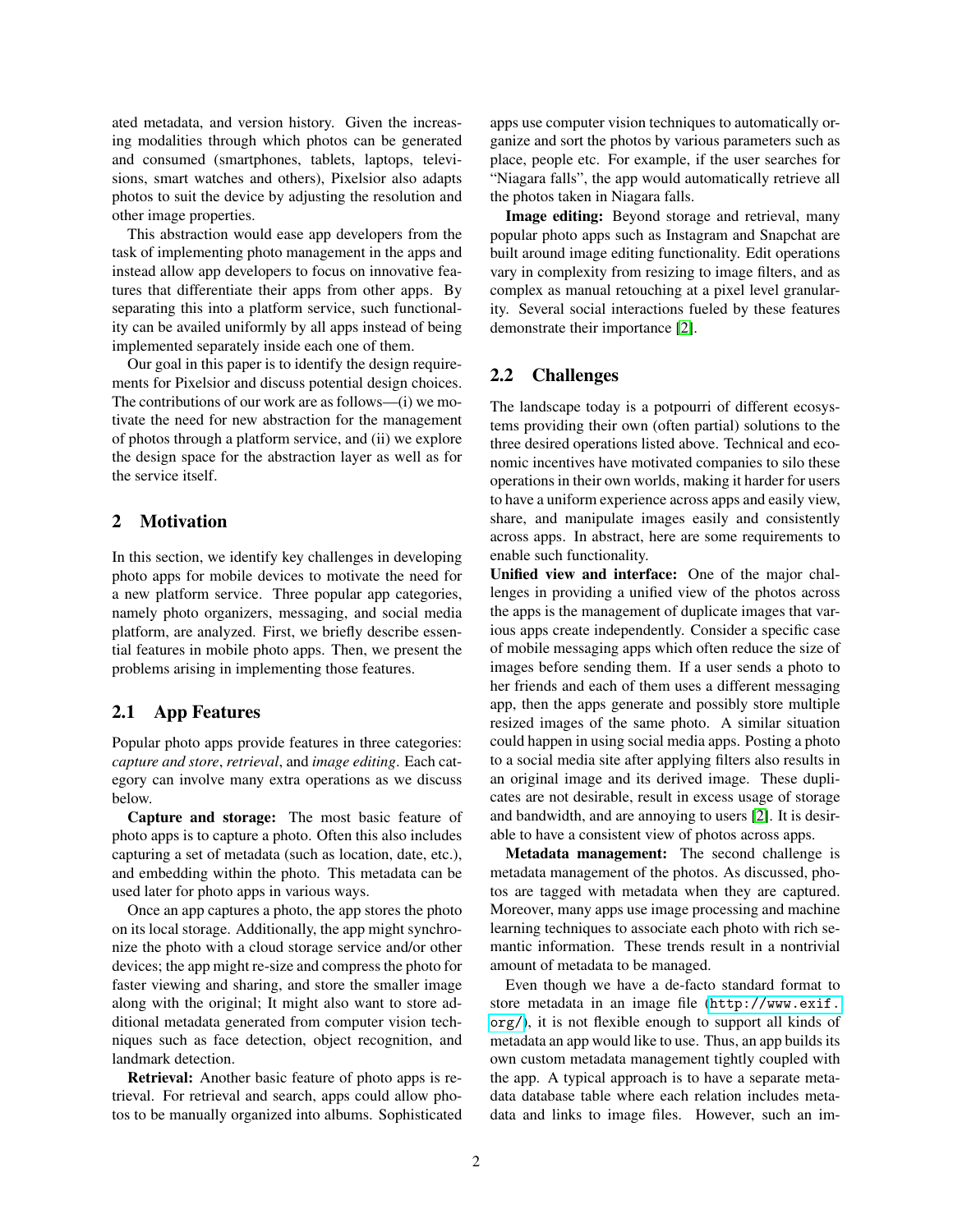<span id="page-2-1"></span>

| Type             | <b>Interface</b>  | In                 | Out         | <b>Description</b>                                                                                                                                                                         |
|------------------|-------------------|--------------------|-------------|--------------------------------------------------------------------------------------------------------------------------------------------------------------------------------------------|
| Read/Write       | readPhoto         | id, policy         | image       | Returns an image with the requested policy. A policy can ask<br>to retrieve a specific resolution of the image or a more generic<br>request like the "best quality", "fastest fetch", etc. |
|                  | writePhoto        | id, image          | none        | Creates a new photo in the service.                                                                                                                                                        |
| Search and Ouery | search            | list: query        | list: photo | Returns a list of photos matching with a given list of queries                                                                                                                             |
|                  | queryPhoto        | id                 | metadata    | Returns metadata associated with the photo.                                                                                                                                                |
|                  | queryPhotoHistory | id                 | history     | Returns the photo's change history.                                                                                                                                                        |
| Transformation   | transform         | id, transformation | id          | Applies the specified transformation and generates a new photo<br>by recording the transformation. The transformation can be a<br>built-in one of Pixelsior or app-specific.               |

Table 1: Basic APIs provided in Pixelsior

plementation does not allow multiple apps to share the metadata database unless the apps are developed in coordination. Therefore, any sharing of images results in two problems. First, it results in duplication of metadata across apps. Second, this makes the metadata management harder. Whenever a photo is updated or edited, the developer has to automatically update all the related metadata along with the photo. Failing which might leave the metadata in an inconsistent state. It is ideal to have no duplicates in both images and the image metadata for consistency.

Update management: The last challenge we discuss is management and propagation of edits to photos (like filters) across devices, often across different resolutions of the same image. Manipulating photos in mobile devices has become common and popular [\[3\]](#page-4-3). Assuming that a photo on a mobile device (the original image) is synchronized with another device, users would want the manipulation on the original to be propagated to the other device. This does not happen across apps in the current scenario unless the two apps have a tight coordination. It is desirable to be able to perform the same image manipulations on different apps.

In Section [3,](#page-2-0) we explore the design space for addressing these challenges.

## <span id="page-2-0"></span>3 Design Space

This section overviews the design space for our envisioned platform service for photo management. We separate our discussion into three parts—a developer's point of view, the internal photo representation, and update propagation. The discussion from the viewpoint of developers explains that Pixelsior is a platform service for apps. The discussion of our internal photo representation answers the question of *what* information needs to be managed in our platform service. The discussion of our implementation considerations examines the question of *how* the information can be managed. Our purpose is to discuss the factors we need to consider in designing a platform service for photo management ; it is not necessarily to present the final design. We leave the final design as our future work.

## <span id="page-2-2"></span>3.1 A Developer's Point of View

Table [1](#page-2-1) shows the basic APIs that our Pixelsior design provides, which are available as platform service APIs to all apps running on a mobile device. The APIs have three categories—read/write, search, and transform. First, readPhoto interface allows an app to retrieve a photo with a set of policies. A policy can specify a resolution which an app will retrieve, e.g., a thumbnail of a particular size to display. It can also be used for automatic content adaptation done by Pixelsior such as "best fit for display" which triggers Pixelsior to determine the best resolution for display. Automatic adaptation can be done based on various contexts, e.g., display resolution and size, network connectivity, and battery status. writePhoto is a simple write operation that allows an app to store a photo.

Second, search allows an app to search and organize photos based on query strings on tags. A tag is a string attached to a photo, defined by an app, and can be used to group multiple photos into a collection; some example tags include locations, time and date, detected faces, etc. An app can use multiple tags for one photo.

Third, transform allows an app to edit a photo in various ways. transform takes a photo object and applies a photo edit operation. We envision Pixelsior would provide some built-in edit operations as well as an interface for an app to register its own implementation of an edit operation. This way, our design could allow the ease of development for apps that do not require advanced photo edit functionality, without preventing app develop-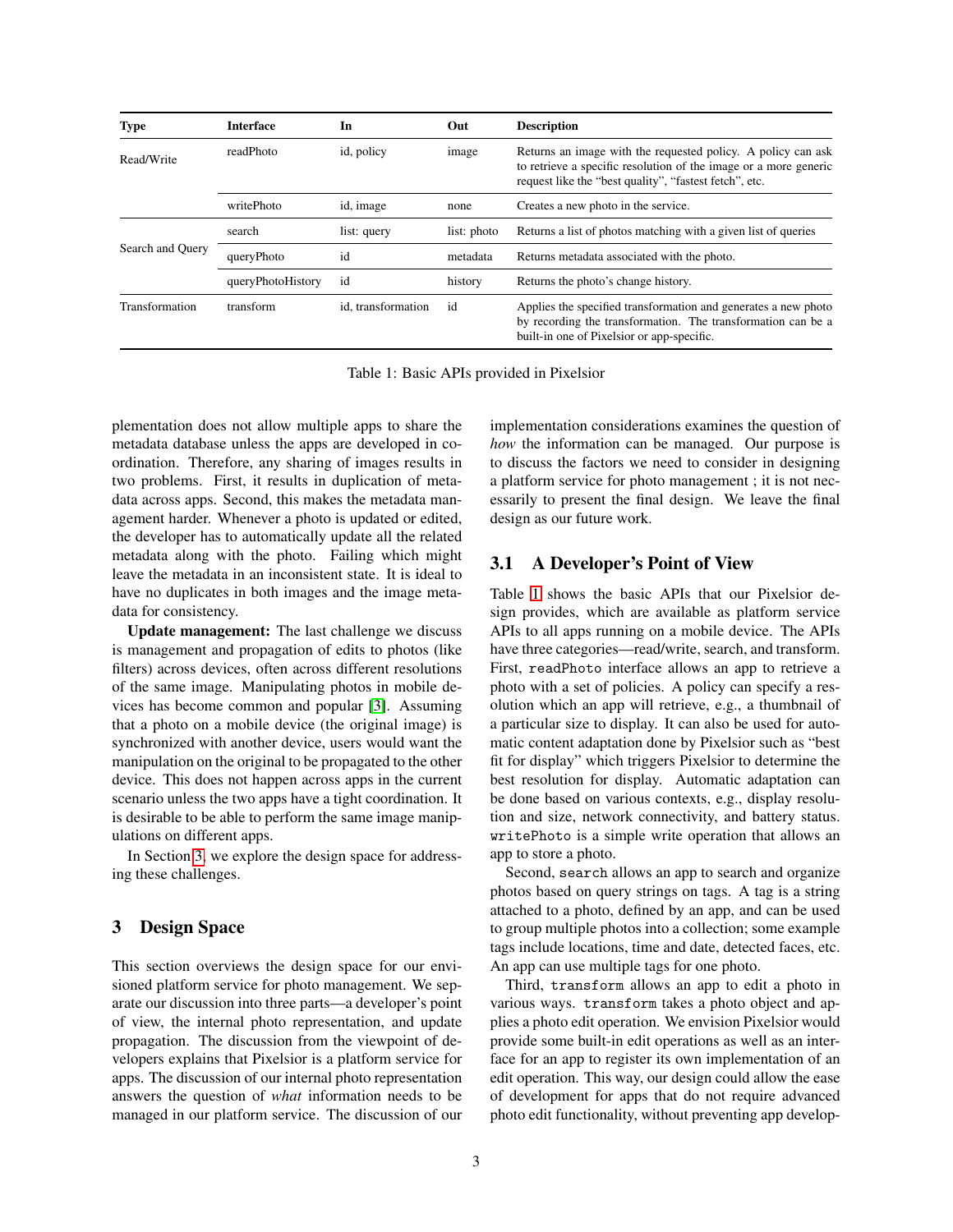```
{
  "images":[
    "orignal": {
       "uri":"https://url_to_image_object"
    }
     "thumbnail": {
      "derived_by": transform("original", thumbnail()),
       "content_file": "/local/path/to/thumbnail_file"
    }
    "1920x1080": {
       "derived_by": transform("original", resize((1920, 1080))),
      "content_file": "/local/path/to/file"
    }
  ]
  "tags":[
    "selfies", "loc: Buffalo, NY"
  ]
}
```
<span id="page-3-1"></span>

Figure 1: A proposed design of photo object internal representation in JSON-like format.

Figure 2: A sequence of photo edit operations. It shows an original photo (A) and its two resolutions  $(R_1 \text{ and } R_2)$ , as well as other photos (B) and (C) transformed in sequence.  $T_1$  and  $T_2$  indicate two different transformation operations and the solid arrows indicate which resolutions are used to transform.

ers from innovating in the space of photo editing. When an app applies an edit operation on a photo, the app can choose to either create a new photo object or include the result in the photo as a derived image. In either case, Pixelsior records the applied operations in the logical photo object. This allows apps to be *provenance-aware*. Such provenance-awareness allows an application to trace the transformation history of a photo back and forth, so the application can support a large set of operations such as undo/redo of photo edits, restoration of a deleted photo, quick retrieval of all transformed photos from an original photo, etc [\[4\]](#page-4-4).

## 3.2 Internal Photo Representation

Pixelsior internally uses a new representation model to manage photos. This includes typical information for a photo, i.e., the name, the raw data, and the metadata (e.g., the file format). In addition, Pixelsior associates each photo with all additional metadata mentioned earlier in Section [3.1,](#page-2-2) such as tags and transformation history. An example of the proposed representation format is presented in Figure [1.](#page-3-0) Each photo object can include multiple images and each image can be stored either in local storage or in the cloud (specified as uri in Figure [1\)](#page-3-0). In addition, each image is annotated with how the image is derived. In order to capture these different types of information, Pixelsior internally organize a photo object as a tree. Each photo object can have multiple versions of images and each image is represented as a node in the tree. If a photo is derived from another photo as the result of applying a manipulation operation, they form a parent-child relationship. A new photo just taken creates a new tree, while a transformed photo from another one either extends a tree or creates a new tree.

The actual management of these trees, as well as the

generation of transformed photos, should be done efficiently by Pixelsior. In doing so, Pixelsior should take multiple front-ends into consideration (such as phones and tablets). For example, a phone front-end for a user might never retrieve a photo of the original resolution due to its small screen size or resolution. If this is the case, it makes sense for the phone front-end to only store scaleddown photos on the device. However, if the user edits a photo on another device, this update has to be propagated to the phone front-end. Now this update propagation can be done in many ways, and the service needs to implement an efficient mechanism. We discuss these implementation considerations next.

## 3.3 Update Propagation

We note that edited photos can be propagated to another device in one of two ways—either sending the result of edits directly or sending only the edit operations and applying them locally. However, always preferring one way over another will not yield satisfactory results. This is because the cost of sending edited photos can be unnecessarily high; on the other hand, always locally applying edit operations, especially a sequence of operations, might result in too much divergence as explained by Phan et al [\[8\]](#page-4-5). Thus, the service implementation should consider these factors and decide on what the best way is.

Figure [2](#page-3-1) illustrates this further. The sequence starts with two versions of a photo with different resolutions,  $R_1$  and  $R_2$ . For the sake of the illustration, it assumes that a device only access a particular resolution, e.g., the high resolution,  $R_1$ , on a laptop, the low resolution,  $R_2$ , on a mobile phone. In this case, if a user edits a photo on a device, it should be propagated over different resolutions. In Figure [2,](#page-3-1) solid arrows indicate the edits done by a user over different resolutions.